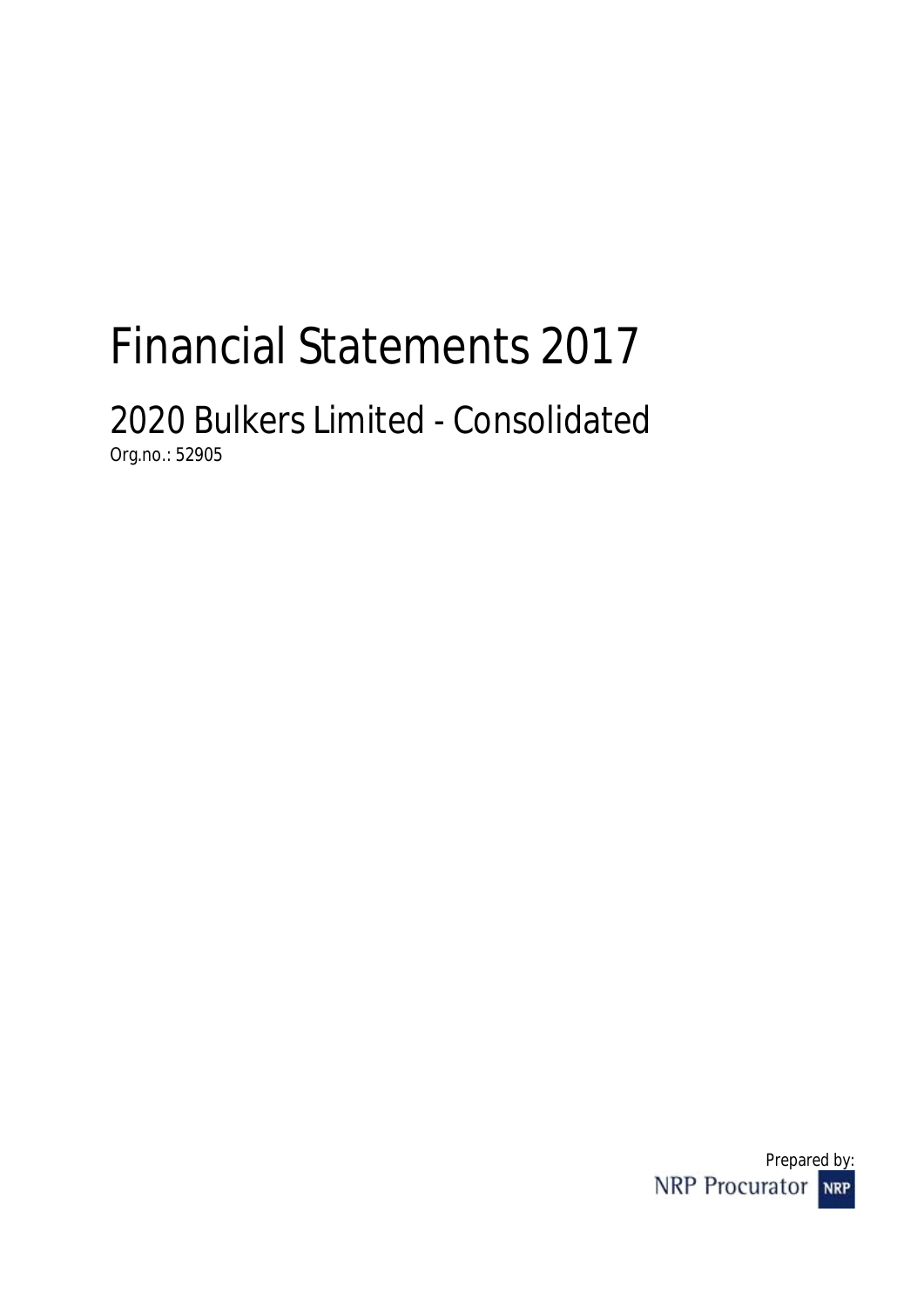## Consolidated Profit and Loss account for the period 26.09.2017 - 31.12.2017 (all figures in USD)

| Operating income and expenses                        | <b>Note</b> | 2017                   |
|------------------------------------------------------|-------------|------------------------|
| Other operating expenses<br>Total operating expenses | 4, 5        | $-106316$<br>$-106316$ |
| Operating result                                     |             | $-106316$              |
| Financial income and expenses                        |             |                        |
| <b>Financial items</b><br>Net financial items        |             | 1753<br>1753           |
| Result for the period                                |             | $-104563$              |
| Allocations                                          |             |                        |
| Loss brought forward<br>Total amount allocated       |             | 104 563<br>104 563     |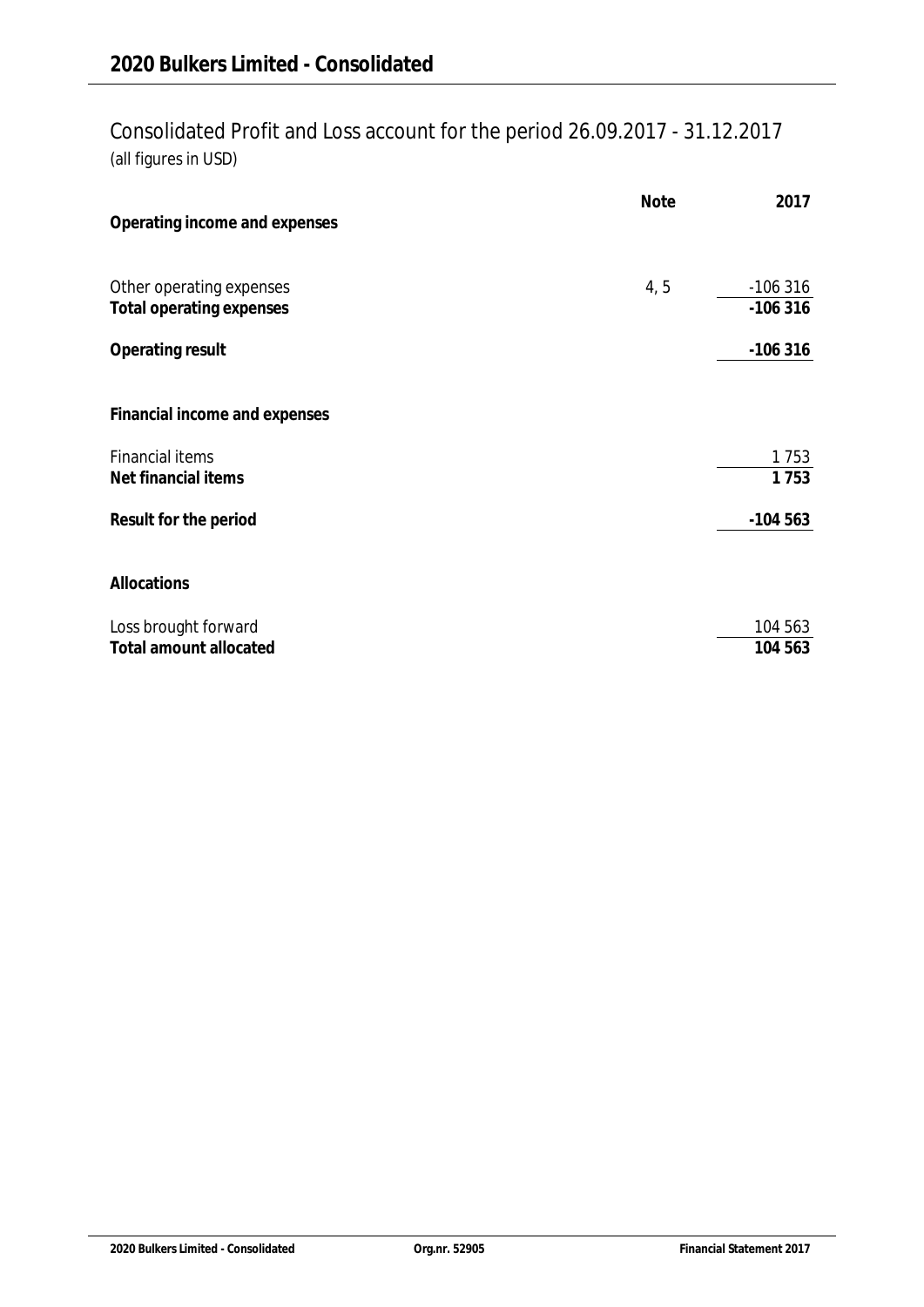## Consolidated Balance Sheet as of 31.12.2017

(all figures in USD)

| Assets                      | <b>Note</b> | 2017       |
|-----------------------------|-------------|------------|
|                             |             |            |
| Non-current assets          |             |            |
| Tangible fixed assets       |             |            |
| Vessels under construction  | 3, 7        | 8849383    |
| Total tangible fixed assets |             | 8849383    |
| Total non-current assets    |             | 8849383    |
| Current assets              |             |            |
| Debtors                     |             |            |
| Other receivables           |             | 10148      |
| <b>Total debtors</b>        |             | 10148      |
| Bank deposit                |             |            |
| Bank deposit                |             | 6 147 960  |
| Total bank deposits         |             | 6 147 960  |
| <b>Total current assets</b> |             | 6 158 108  |
| Total assets                |             | 15 007 491 |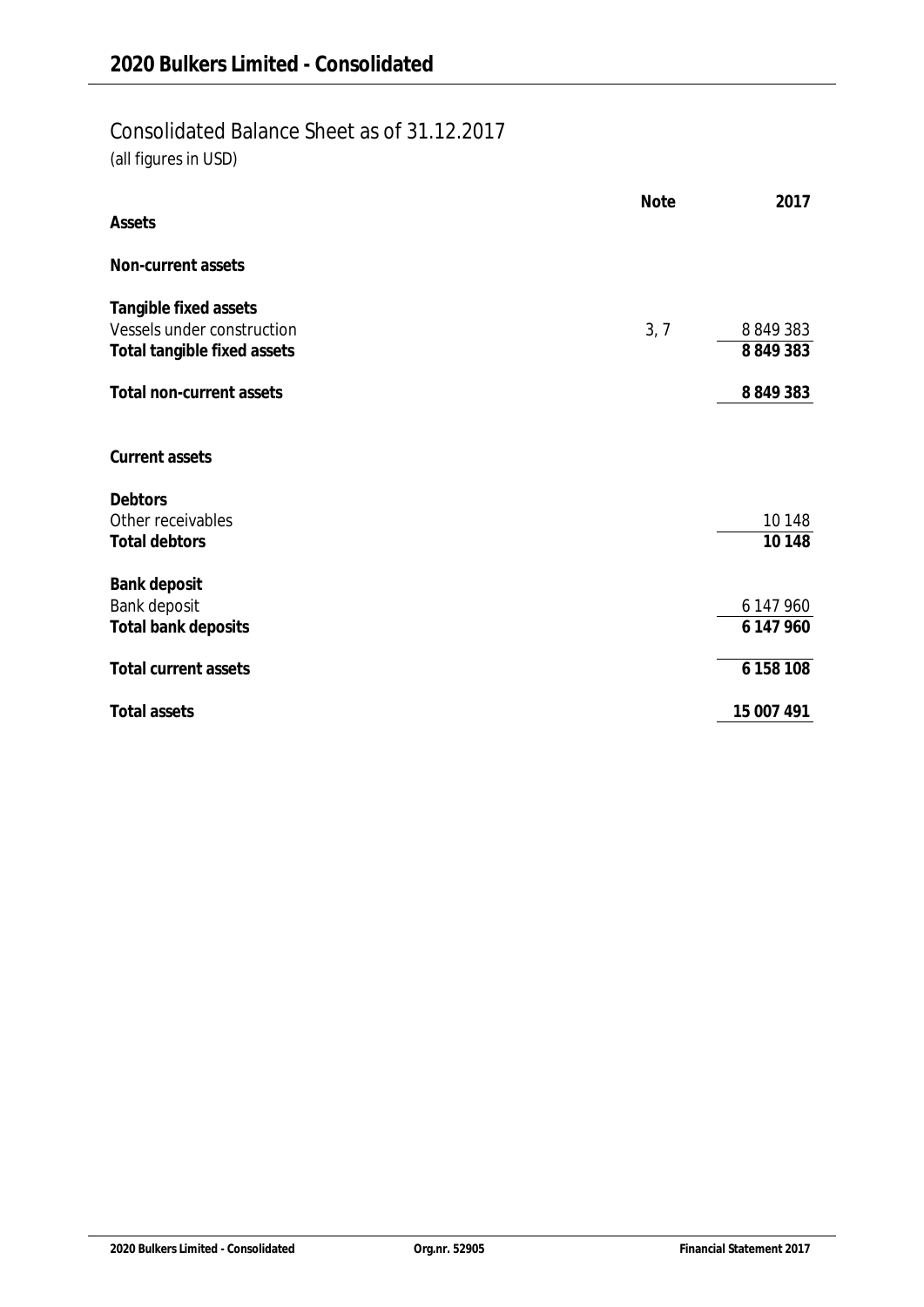### Consolidated Balance Sheet as of 31.12.2017

(all figures in USD)

| Equity and liabilities                                                                                         | <b>Note</b> | 2017                                     |
|----------------------------------------------------------------------------------------------------------------|-------------|------------------------------------------|
| Equity                                                                                                         |             |                                          |
| Paid-in capital<br>Share capital<br>Share premium<br>Total paid-in capital                                     | 6           | 6 151 000<br>8 8 5 2 5 0 0<br>15 003 500 |
| Retained earnings<br>Loss brought forward<br>Total retained earnings                                           |             | $-104563$<br>$-104563$                   |
| Total equity                                                                                                   |             | 14 898 937                               |
| Liabilities                                                                                                    |             |                                          |
| <b>Current liabilities</b><br>Accounts payable<br>Other short term liabilities<br>Total short term liabilities | 8           | 58 554<br>50 000<br>108 554              |
| <b>Total liabilities</b>                                                                                       |             | 108 554                                  |
| Total equity and liabilities                                                                                   |             | 15 007 491                               |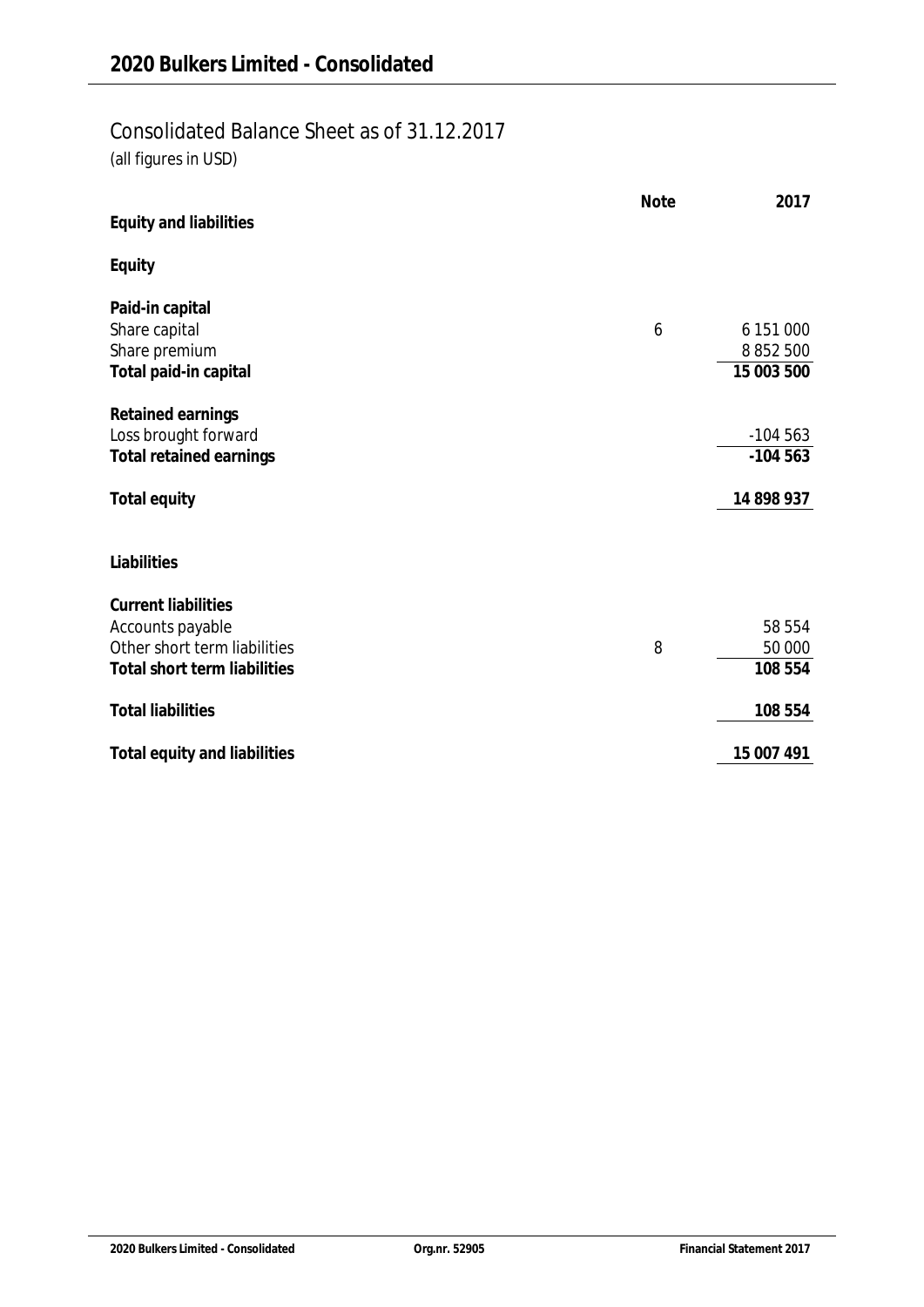Consolidated Statement of Changes in Equity for the period 26.09.2017 - 31.12.2017 (all figures in USD)

|                                 |           |           | Share capital Share premium Retained earnings | Total equity |
|---------------------------------|-----------|-----------|-----------------------------------------------|--------------|
| Incorporated 26. September 2017 | 1 000     |           |                                               | 1 000        |
| Share issuance                  | 6 150 000 | 8 852 500 |                                               | 15 002 500   |
| Net loss                        |           |           | $-104.563$                                    | -104 563     |
| Balance at 31. December 2017    | 6 151 000 | 8 852 500 | -104 563                                      | 14 898 937   |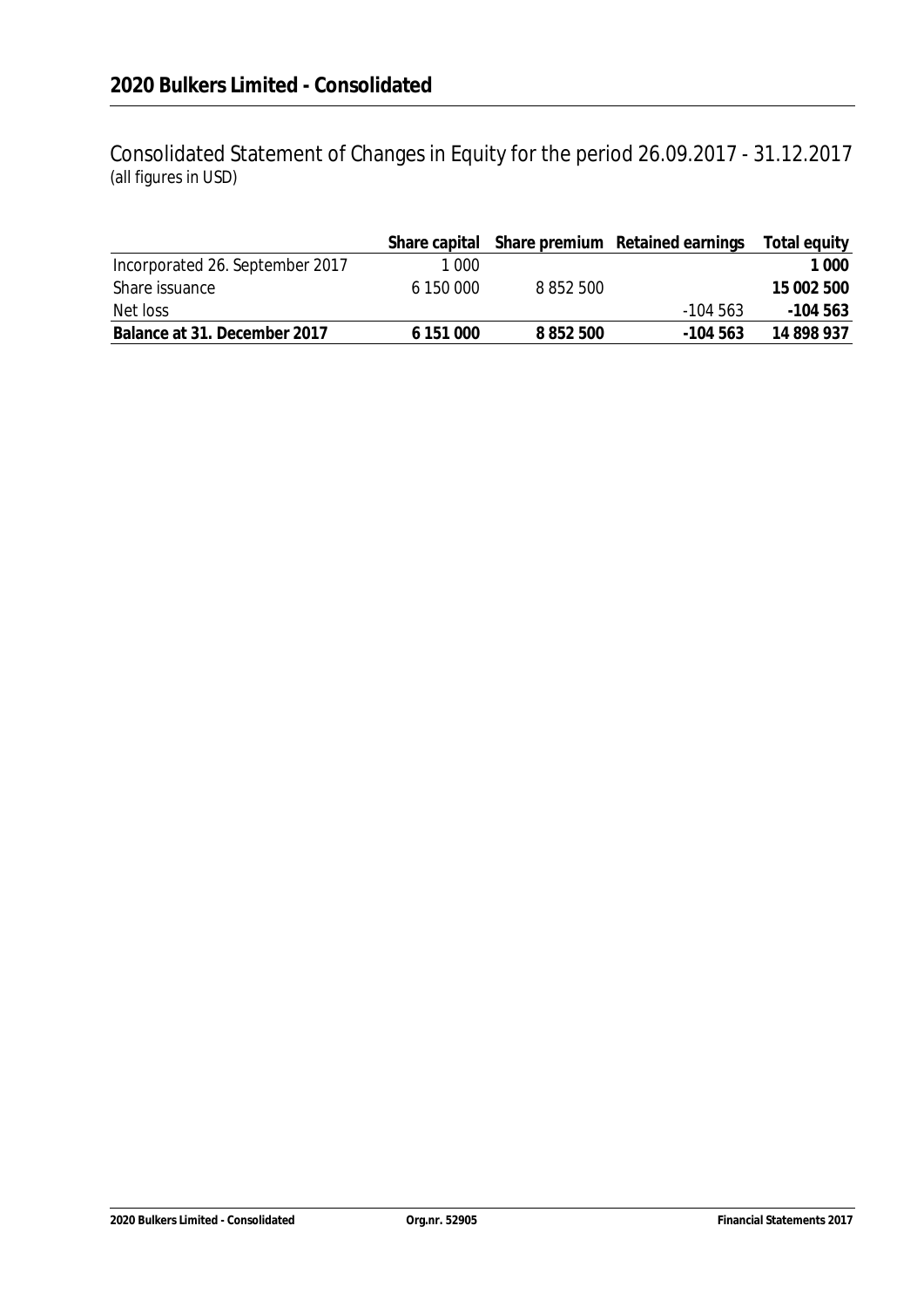## Consolidated Statements of Cashflows for the period 26.09.2017 - 31.12.2017 (all figures in USD)

|                                                    | <b>Note</b> | 2017       |
|----------------------------------------------------|-------------|------------|
| Cash flows from operating activities               |             |            |
| Profit/loss before tax                             |             | $-104563$  |
| Net change in receivables                          |             | $-10148$   |
| Change in short term liabilities                   |             | $-108554$  |
| Net cash flows from operating activities           |             | $-6157$    |
| Cash flows from investment activities              |             |            |
| Payments on Newbuildings                           |             | -8 849 383 |
| Net cash flows from investment activities          |             | -8 849 383 |
| Cash flows from financing activities               |             |            |
| Issue of shares                                    |             | 15 003 500 |
| Net cash flows from financing activities           |             | 15 003 500 |
| Net change in cash and cash equivalents            |             | 6 147 960  |
| Cash and cash equivalents at the end of the period |             | 6 147 960  |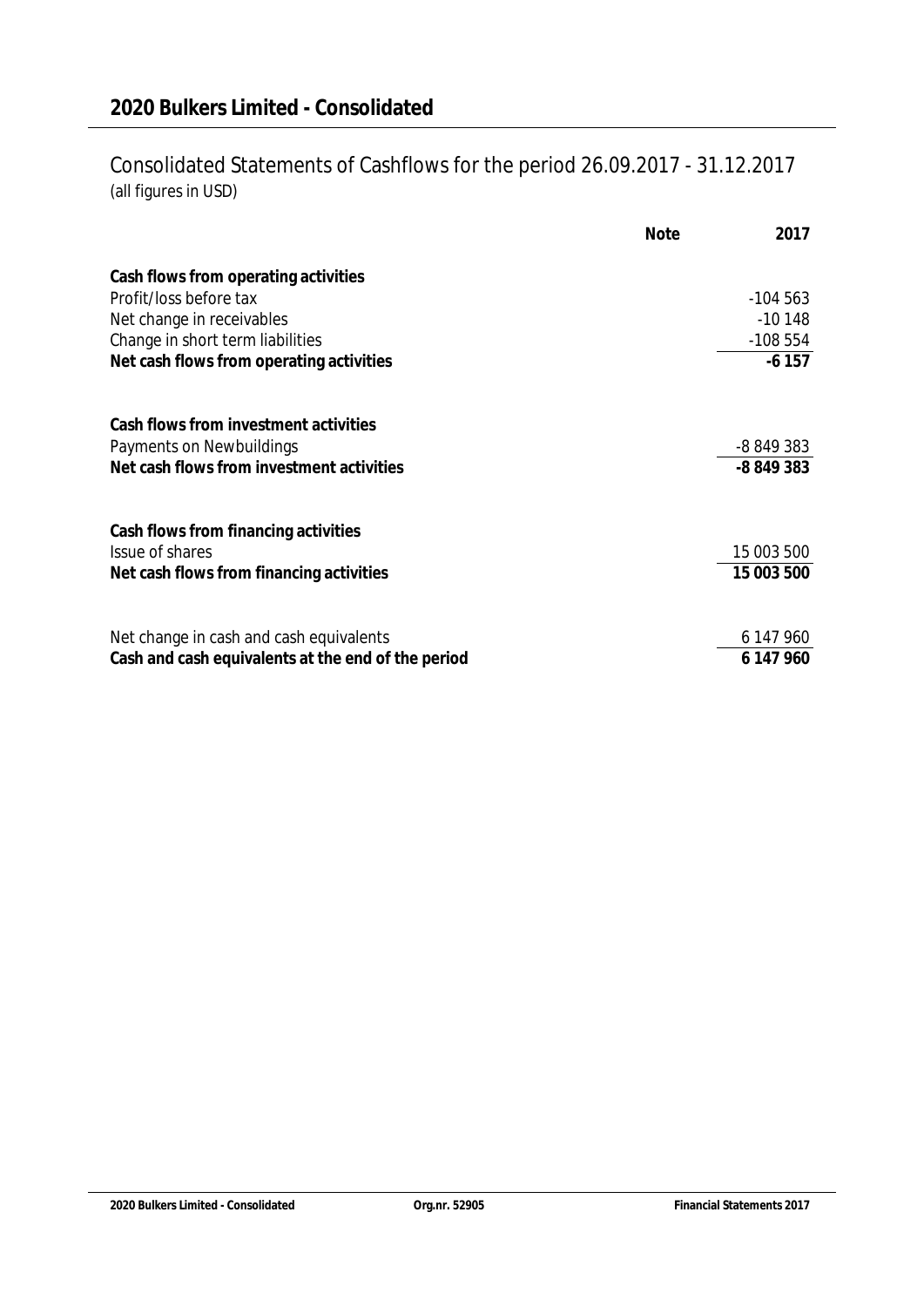#### **Note 1 General information**

2020 Bulkers Limited is incorporated in Bermuda. The company's shares are traded on the Norwegian OTC list. 2020 Bulkers Limited is an international owner and operator of large drybulk vessels. As of December 31, 2017, the company had placed orders for four Newcastlemax drybulk vessels at New Times Shipyard in China. The four vessels are expected to be delivered between September 2019 and January 2020. In addition, the company held fixed price options for the construction of additional four units at New Times Shipyard.

The Group has four wholly owned ship owning subsidiaries incorporated in Liberia.

The annual financial statements were approved for publication by the board of directors October 2, 2018 and will be presented for approval at the annual general meeting on October 25, 2018.

**Note 2 Summary of significant accounting policies**

#### **Basis of preparation**

These Financial statements have been prepared on a going concern basis and in accordance with International Financial Reporting Standards ("IFRS") as issued by the International Accounting Standards Board ("IASB").

The board of directors points out that until 2020 Bulkers enters the full commercial stage, there is an uncertainty attached to the going concern assumption. 2020 Bulkers will need to raise additional capital in the future to meet its ongoing commitments.

The Financial statements comprise statements of profit or loss, of financial position, of changes in equity, of cash flows, and notes.

#### **Measurement bases**

The Financial statements have been prepared under the historical cost convention, unless mentioned otherwise in the accounting policies below. Historical cost is generally based on the fair value of the consideration given in exchange for assets.

#### **Estimates and judgements**

Preparation of Financial statements in accordance with IFRS requires that the management makes judgements and prepares estimates and assumptions which have an impact on the recognized amounts for assets, liabilities, revenue and costs. Estimates and related assumptions have been based on the management's best knowledge of past and recent events, experience and other factors which are considered reasonable under the circumstances. Actual results may deviate from such assumptions. Estimates and underlying assumptions are subject to continuous evaluation.

Critical account estimates for 2020 Bulkers are related to vessels under construction.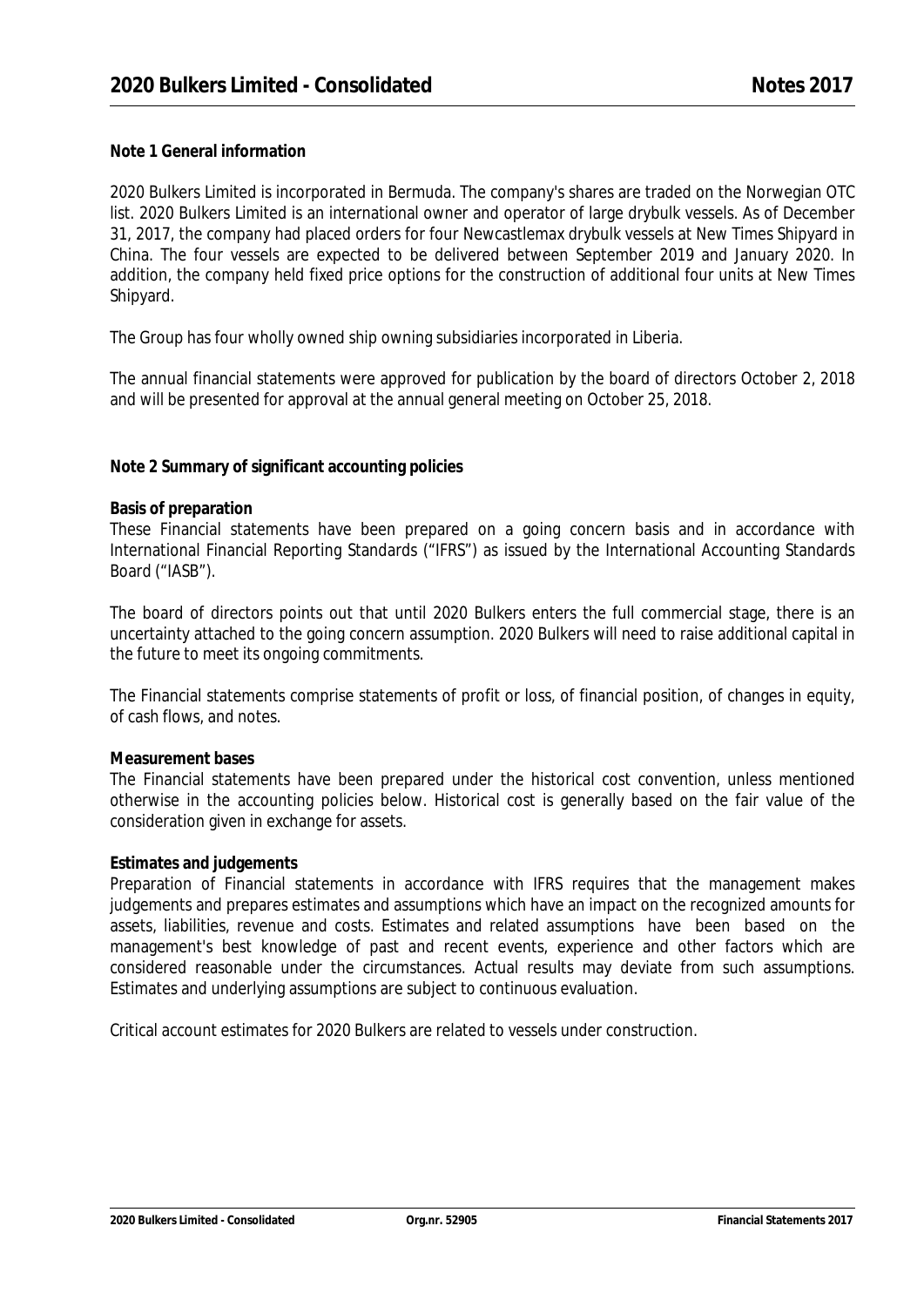#### **Financial risk, capital management**

The future development of the company is dependent on the development of the company's and the group's investments as well as the general market environment.

#### Market risk

The company and the group is exposed to the overall development of the drybulk shipping market.

#### Credit risk

Credit risk arising from counterparties' ability to fulfil its duties is regarded as very low.

#### Liquidity risk

The liquidity of the company is dependent on the company's ability to raise equity and debt capital in the future.

#### **Summary of significant accounting policies**

#### **Consolidation**

2020 Bulkers Limited consolidates companies in which the company has a controlling interest. A controlling interest is normally obtained when the Group holds more than 50 per cent of the voting rights or has decisive power on the entity's operational and financial management.

#### **Currency**

Monetary assets and liabilities denominated in foreign currency are converted using exchange rates of the balance sheet date. Revenues and expenses in foreign currency are converted using the exchange rate at the transaction date.

Assets and liabilities in foreign operations are translated into USD using the exchange rates on the balance sheet date. Expenses relating to foreign operations are translated into USD using the average exchange rate. Exchange rate differences are recognized in other comprehensive income. Translation differences previously recognized in other comprehensive income are reversed and recognized in profit and loss when the foreign operations are disposed of.

#### **Vessels under construction**

The carrying value of the vessels under construction, or newbuildings, represents the accumulated costs to the balance sheet date which the Company has had to pay by way of purchase instalments and other capital expenditures together with capitalized interest and associated finance costs. No charge for depreciation is made until the vessel is available for use

#### **Financial liabilities**

Financial liabilities and credits are initially recognized at cost, which is fair value of the received amount, less directly attributable transaction costs. After the initial recognition, the financial liabilities are measured at amortized cost using the effective interest method.

#### **Cash and cash equivalents**

Cash and cash equivalents include deposits held at call with banks and other short-term highly liquid investments with original maturities of three months or less.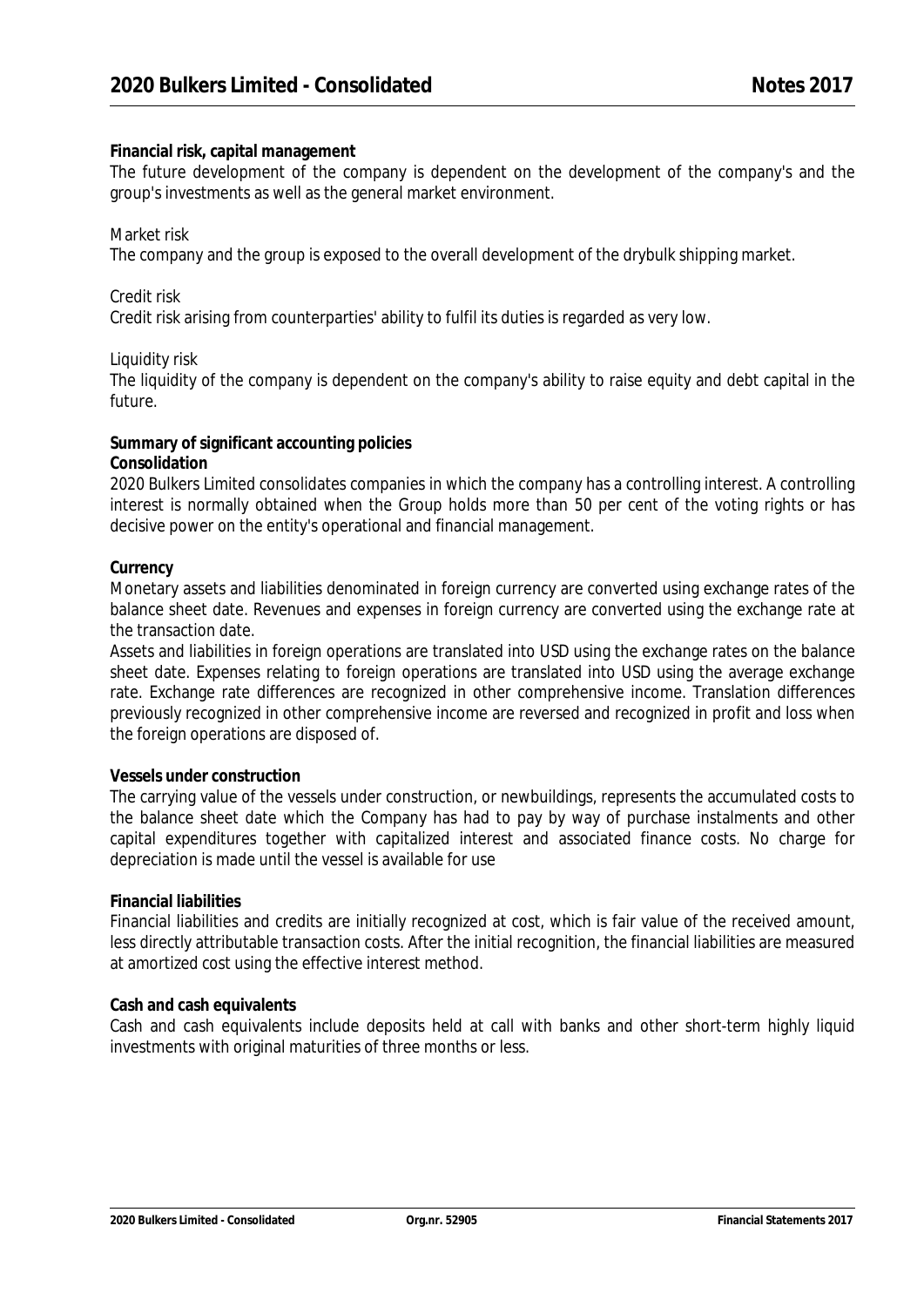#### **Bermuda taxation**

The Minister of Finance in Bermuda has granted the Company a tax-exempt status until March 31, 2035, under which no income taxes or other taxes (other than duty on goods imported into Bermuda and payroll tax in respect of any Bermudaresident employees) are payable by the Company in Bermuda. If the Minister of Finance in Bermuda does not grant a new exemption or extend the current tax exemption, and if the Bermudian Parliament passes legislation imposing taxes on exempted companies, the Company may become subject to taxation in Bermuda after March 31, 2035. Currently, there are no withholding taxes payable in Bermuda on dividends distributed by the Company to its shareholders.

#### **Cash flows**

The cashflow statement has been drawn up in accordance with the indirect method and reports cash flows during the period classified by operating, investing and financing activities.

**Note 3 Vessels under construction**

|                                        | Instalments | Other cost | Total     |
|----------------------------------------|-------------|------------|-----------|
|                                        | 2017        | 2017       | 2017      |
| Hull no. 0120811                       | 4 423 000   | 1 691      | 4 424 691 |
| Hull no. 0120812                       | 4 423 000   | 1 691      | 4 424 691 |
| Total value vessels under construction | 8 846 000   | 3 383      | 8 849 383 |

2020 Bulkers Limited has four 208,000 DWT, "Newcastlemax" drybulk vessels under construction by New Times Shipbuilding Co. Ltd in the Republic of China. The contract price for the first two vessels is USD 44,23 million and the subsequent two vessels USD 44,73 million. The vessels are expected to deliver from the yard in September 2019 and January 2020.

|                                            | Within one year 1 - 2 years 2 - 5 years |                                  |  |
|--------------------------------------------|-----------------------------------------|----------------------------------|--|
| Payments due on vessels under construction |                                         | 31 162 000 79 764 000 53 676 000 |  |

**Note 4 Payroll expenses and remuneration**

The group has 0 employees in 2017 and is therefore not obliged to establish a pension plan. The members of the board have not received any fee for their participation in 2017. The company has no obligations to the Board of Directors.

**Note 5 Audit fees**

No audit fees have been expensed during the start phase.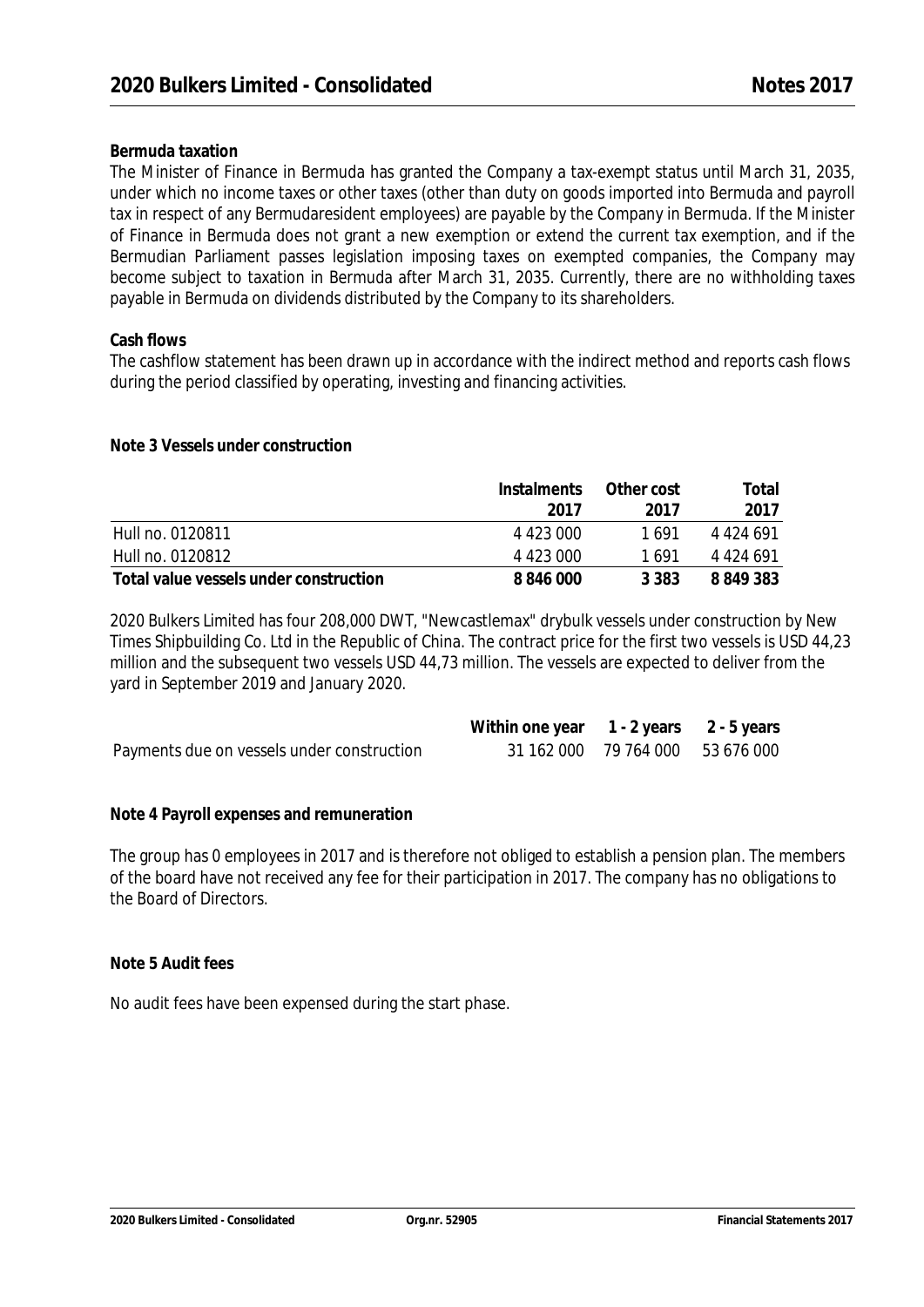**Note 6 Share capital, shareholders information and share based options**

There is one class of shares. All shares have equal rights and are freely tradable. The share capital is fully paid in. The par value of the shares is USD 1 per share.

There were 6 151 000 shares of the company outstanding on December 31, 2017.

The largest shareholders at year end and shares owned by executive and Directors of the Board:

| Top 5 shareholders at December 31, 2017 | Number of           |        |  |
|-----------------------------------------|---------------------|--------|--|
|                                         | shares              | %      |  |
| Magni Partners (Bermuda) Ltd            | 2 459 000           | 40,0%  |  |
| <b>Titan Opportunities Fund</b>         | 1 230 000           | 20,0%  |  |
| Halvorsens Fabrikk AS                   | 1 208 000           | 19,6%  |  |
| MH Capital AS                           | 603 500             | 9,8%   |  |
| Danske Bank A/S                         | 153 750             | 2.5 %  |  |
| Other Shareholders                      | 496 750             | 8,1%   |  |
| <b>Total shareholders</b>               | 6 151 000           | 100,0% |  |
| Shares owned by                         | Percent<br>Number   |        |  |
| F. I. IN' I CILD I                      | ci ci llolal+brough |        |  |

| $5.141$ $55$ $5111$ $54$ $51$         | $1.9 \times 1.11 \times 1.11$ . $1.11 \times 1.111$ |  |
|---------------------------------------|-----------------------------------------------------|--|
| Executives and Directors of the Board | of shares of shares Held through                    |  |
| Magnus Halvorsen                      | 9,8 % MH Capital AS<br>2 459 000                    |  |
| Jens Martin Jensen                    | 2,5 % Danske Bank A/S<br>153 750                    |  |

#### **Note 7 Guarantees**

The Agriculture Bank of China has given a letter of guarantee to 2020 Bulkers I Inc. and 2020 Bulkers II Inc. for payments done prior to delivery of the vessels under the contract no. NTS-BC0120811 and NTS- BC0120812. The guarantee covers all milestone payments under the Novation Agreement between the companies and New Times Shipbuilding Co., Ltd. including interest at the rate of5 %.

The Company has issued guarantees for payment of installments on Vessels under Construction to New Times Shipyard.

#### **Note 8 Related Party Transactions**

2020 Bulkers entered into a USD 250,000 revolving credit facility with Magni Partners, a related party, on October 31, 2017. As of December 31, 2017 USD 50,000 was drawn under the facility.

On November 13, 2017 Magni Partners (Bermuda) Limited and Halvorsens Fabrik AS resolved to lend USD 10 million to the group. This loan was on November 27, 2017 converted into 5,000,000 shares at a price of USD 2 per share.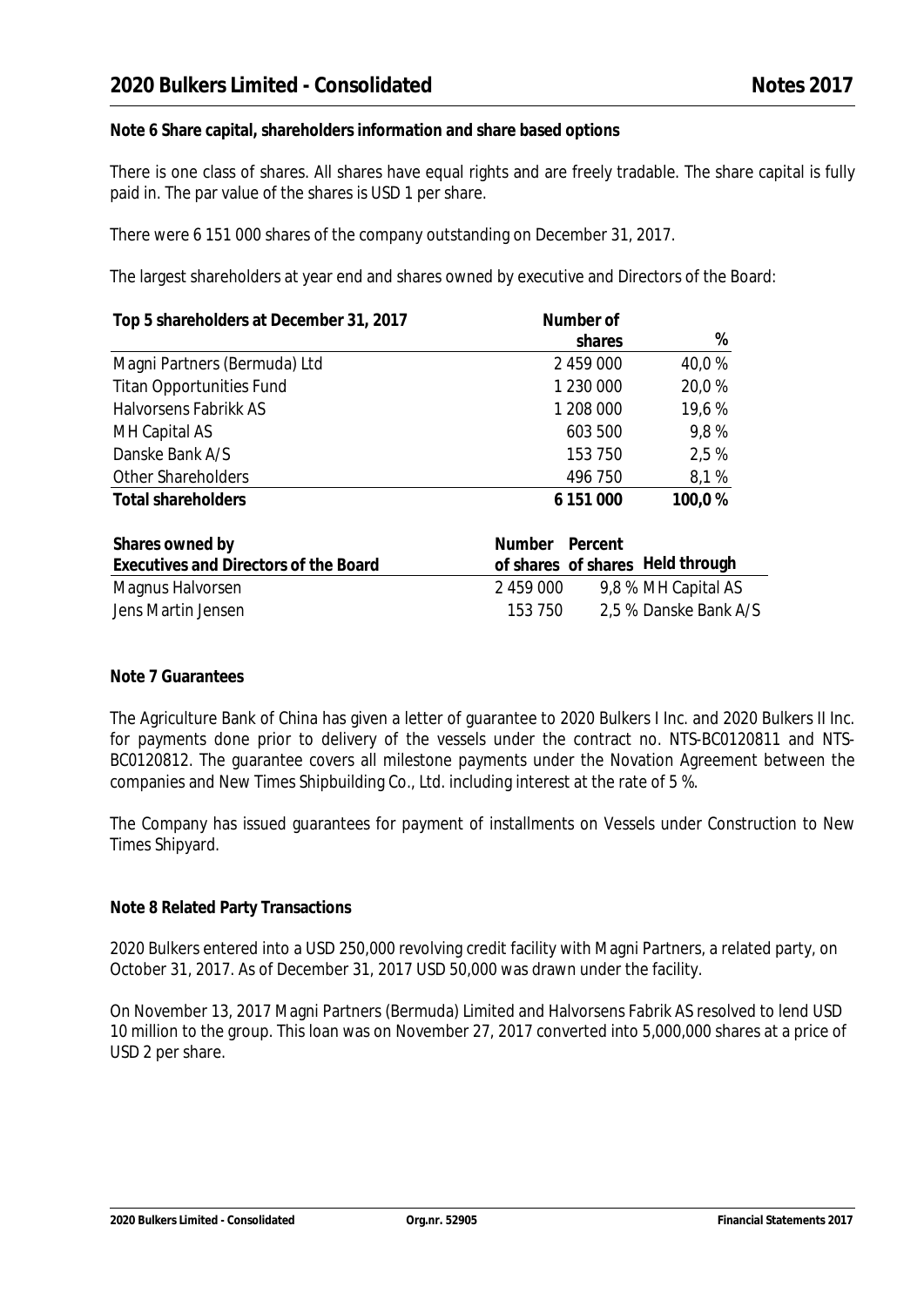**Note 9 Events occurring after the balance sheet date**

On January 26, 2018, the company has declared its option to build four additional vessels at New Times Shipyard in China. The four option vessels are expected to deliver from the yard between February 2020 an May 2020.

On February 2, 2018, the USD 50,000 drawn under the revolving credit facility was repaid in full and the credit facility was subsequently cancelled.

On April 25, 2018 the company declared its option with New times Shipyard to have all its vessels delivered with scrubbers.

Between December 31, 2017 and the resolution of these financial statements, the company has raised a total of USD 34,0 million in new equity, bringing the total equity raised since the incorporation of the company up to USD 49,0 million.

Between December 31, 2017 and the resolution of these financial statements, the company has made milestone payments to New Times Shipyard totaling USD 42,2 million, bringing the total yard instalments paid to date under the newbuilding program to USD 46,6 million

Between December 31, 2017 and the resolution of these consolidated financial statements, there has not been any other event which have had any noticeable impact on 2020 Bulkers Limited's result for 2017 or the value of the company's assets and liabilities at December 31, 2017.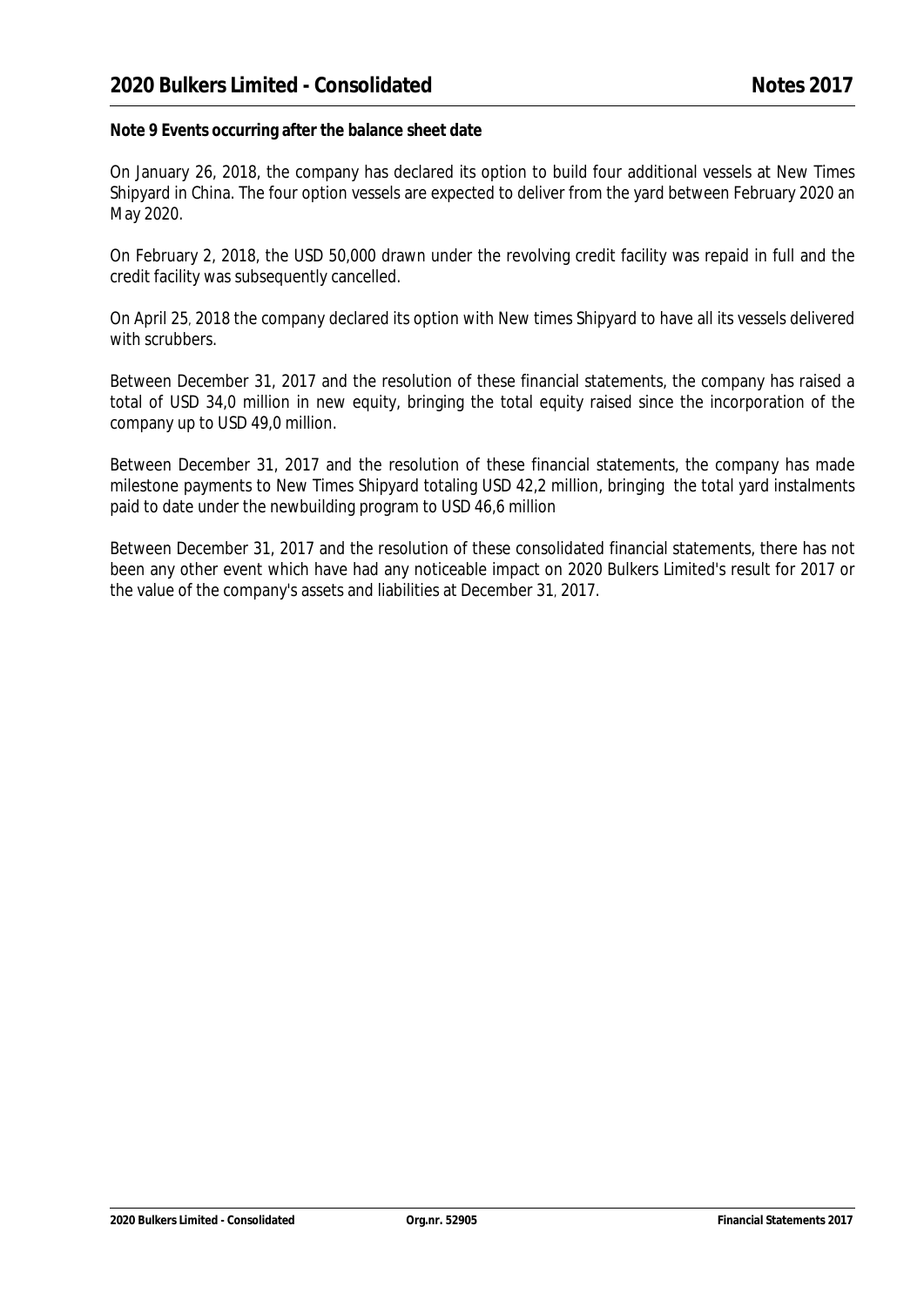

#### To the General Meeting of 2020 Bulkers Limited

## **Independent Auditor's Report**

#### Opinion

We have audited the financial statements of 2020 Bulkers Limited and its subsidiaries (the Group) which comprise the consolidated balance sheet as at 31 December 2017 and consolidated income statement, consolidated statement of changes in equity, consolidated cash flow statement for the period from incorporation at 26 September 2017 to 31 December 2017, and notes to the financial statements, including a summary of significant accounting policies.

In our opinion the accompanying financial statements are prepared in accordance with the law and regulations and present fairly, in all material respects, the financial position of the Group as at 31 December 2017, and its financial performance and its cash flows for the period from incorporation at 26 September 2017 to 31 December 2017 in conformity with International Financial Reporting Standards as issued by the International Accounting Standards Board.

#### **Basis for Opinion**

We conducted our audit in accordance with laws, regulations, and auditing standards and practices generally accepted in Norway, including International Standards on Auditing (ISAs). Our responsibilities under those standards are further described in the Auditor's Responsibilities for the Audit of the Financial Statements section of our report. We are independent of the Group as required by laws and regulations, and we have fulfilled our other ethical responsibilities in accordance with these requirements. We believe that the audit evidence we have obtained is sufficient and appropriate to provide a basis for our opinion.

#### Responsibilities of the Board of Directors for the Financial Statements

The Board of Directors are responsible for the preparation in accordance with law and regulations, including fair presentation of the financial statements in conformity with International Financial Reporting Standards as issued by the International Accounting Standards Board, and for such internal control as management determines is necessary to enable the preparation of financial statements that are free from material misstatement, whether due to fraud or error.

In preparing the financial statements, management is responsible for assessing the Group's ability to continue as a going concern, disclosing, as applicable, matters related to going concern and using the going concern basis of accounting unless management either intends to liquidate the Group or to cease operations, or has no realistic alternative but to do so.

#### Auditor's Responsibilities for the Audit of the Financial Statements

Our objectives are to obtain reasonable assurance about whether the financial statements as a whole are free from material misstatement, whether due to fraud or error, and to issue an auditor's report that includes our opinion. Reasonable assurance is a high level of assurance, but is not a guarantee that an audit conducted in accordance with laws, regulations, and auditing standards and practices generally accepted in Norway, including ISAs will always detect a material misstatement when it exists. Misstatements can arise from fraud or error and are considered material if, individually or in

PricewaterhouseCoopers AS, Kanalsletta 8, Postboks 8017, NO-4068 Stavanger T: 02316, org. no.: 987 009 713 MVA, www.pwc.no Statsautoriserte revisorer, medlemmer av Den norske Revisorforening og autorisert regnskapsførerselskap